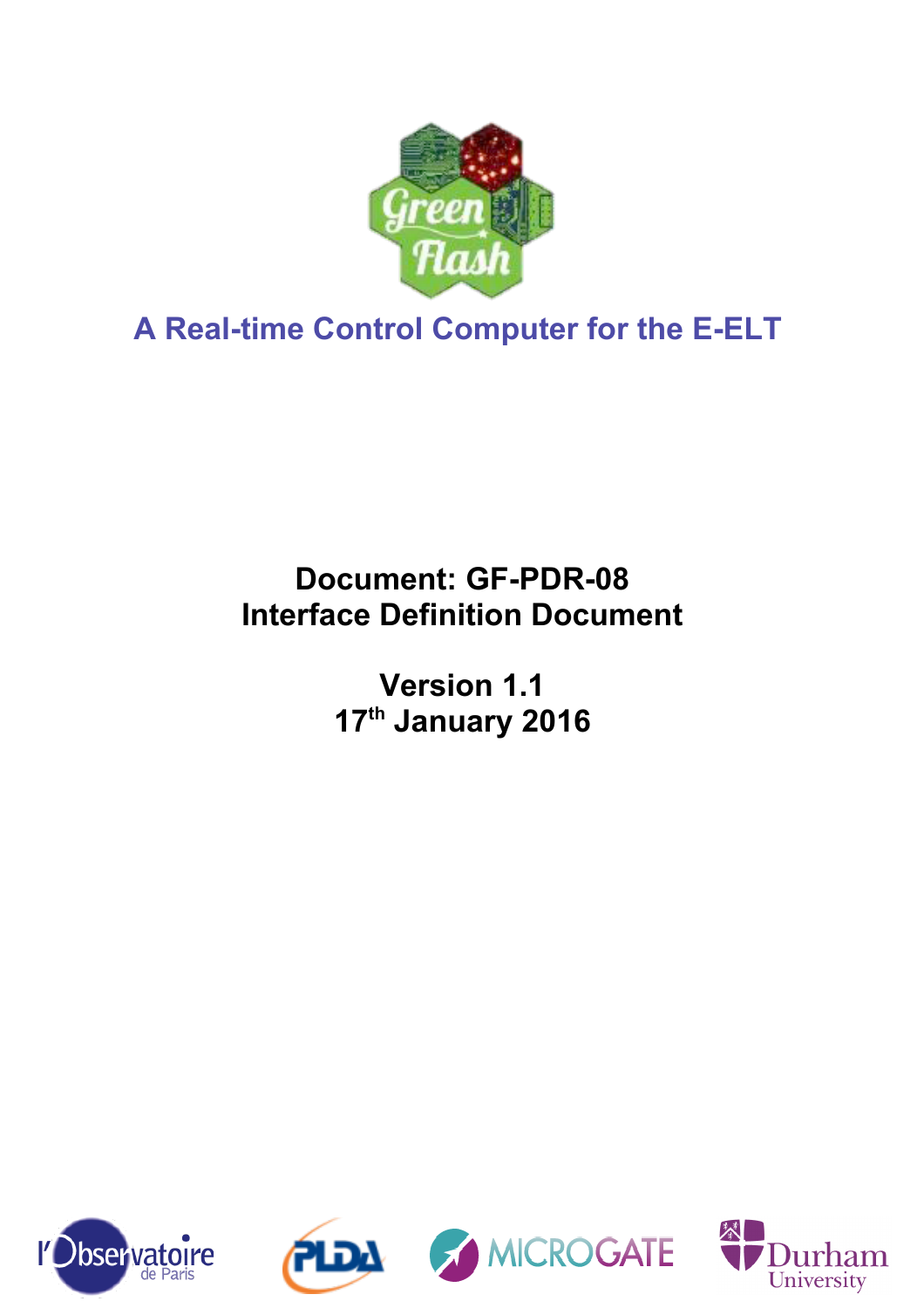| Observatoire de Paris<br>Durham University<br>Microgate<br><b>PLDA</b> |  | Title:<br>Ref:<br>Version:<br>Date:<br>Authors: | Interface Definition Document<br>GF-PDR-08<br>1.1<br>17 January 2016<br><b>Eddy Younger</b><br>Nigel Dipper |
|------------------------------------------------------------------------|--|-------------------------------------------------|-------------------------------------------------------------------------------------------------------------|
|                                                                        |  | Page:                                           | 2 of 12                                                                                                     |
| <b>Interface Definition Document</b>                                   |  |                                                 |                                                                                                             |

# **Change Record**

| <b>Version</b> | Date        | <b>Author(s)</b> | <b>Remarks</b>                               |
|----------------|-------------|------------------|----------------------------------------------|
| 0.1            | 5 Jan 2016  | Eddy Younger     | Initial version                              |
| 0.2            | 8 Jan 2016  | Eddy Younger     | <b>Comments from Damien Gratadour</b>        |
| 0.3            | 11 Jan 2016 | Eddy Younger     | Comments from Hugues Deneux                  |
| 0.4            | 16 Jan 2016 | Eddy Younger     | Updated system architecture diagram (fig. 1) |
| 1.0            | 17 Jam 2016 | Eddy Younger     | First release (PDR)                          |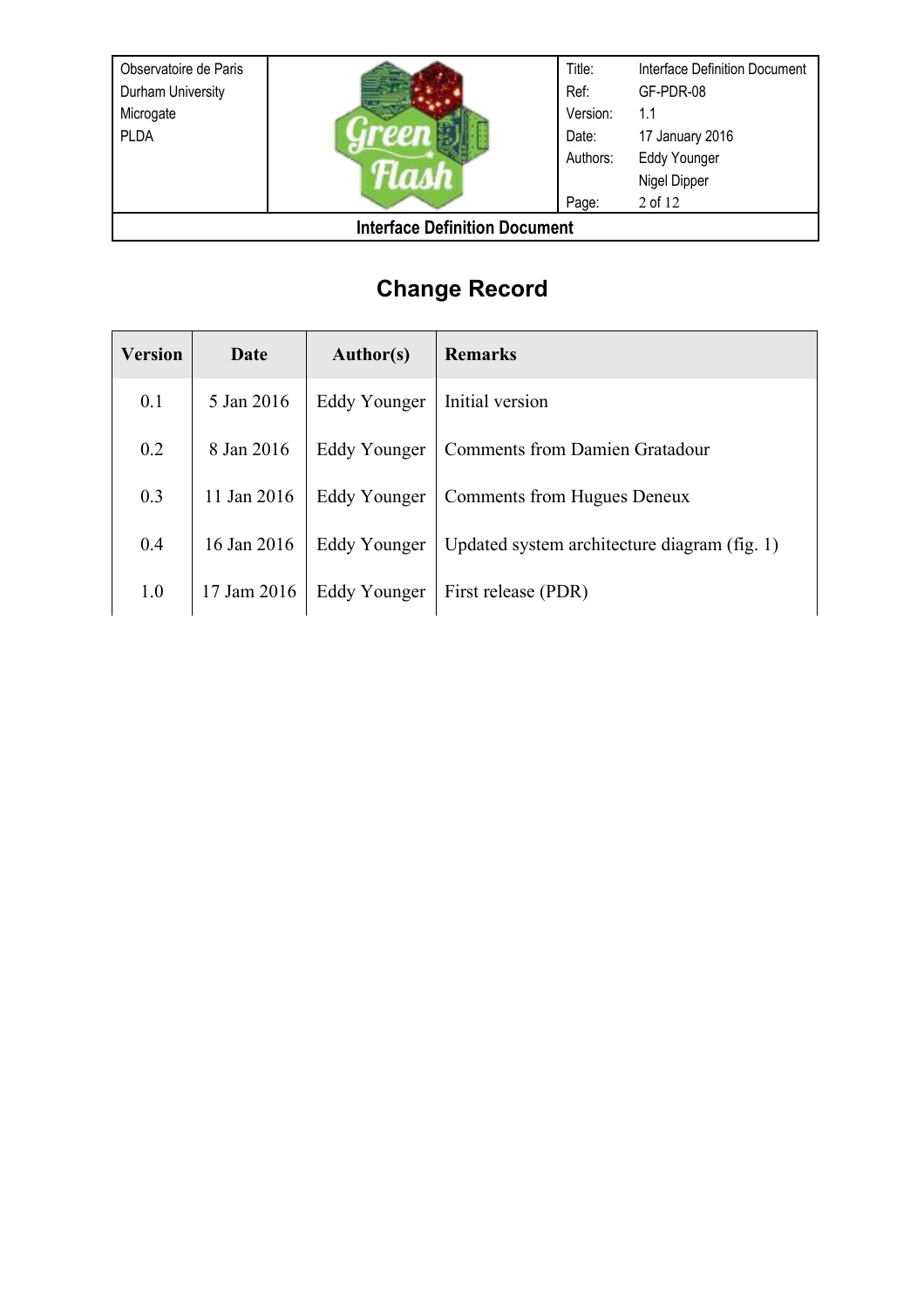Observatoire de Paris Durham University Microgate PLDA



Title: Interface Definition Document Ref: GF-PDR-08 Version:  $1.1$ 17 January 2016 Date: Eddy Younger Authors: Nigel Dipper Page: 3 of 12

### **Interface Definition Document**

# **Table of Contents**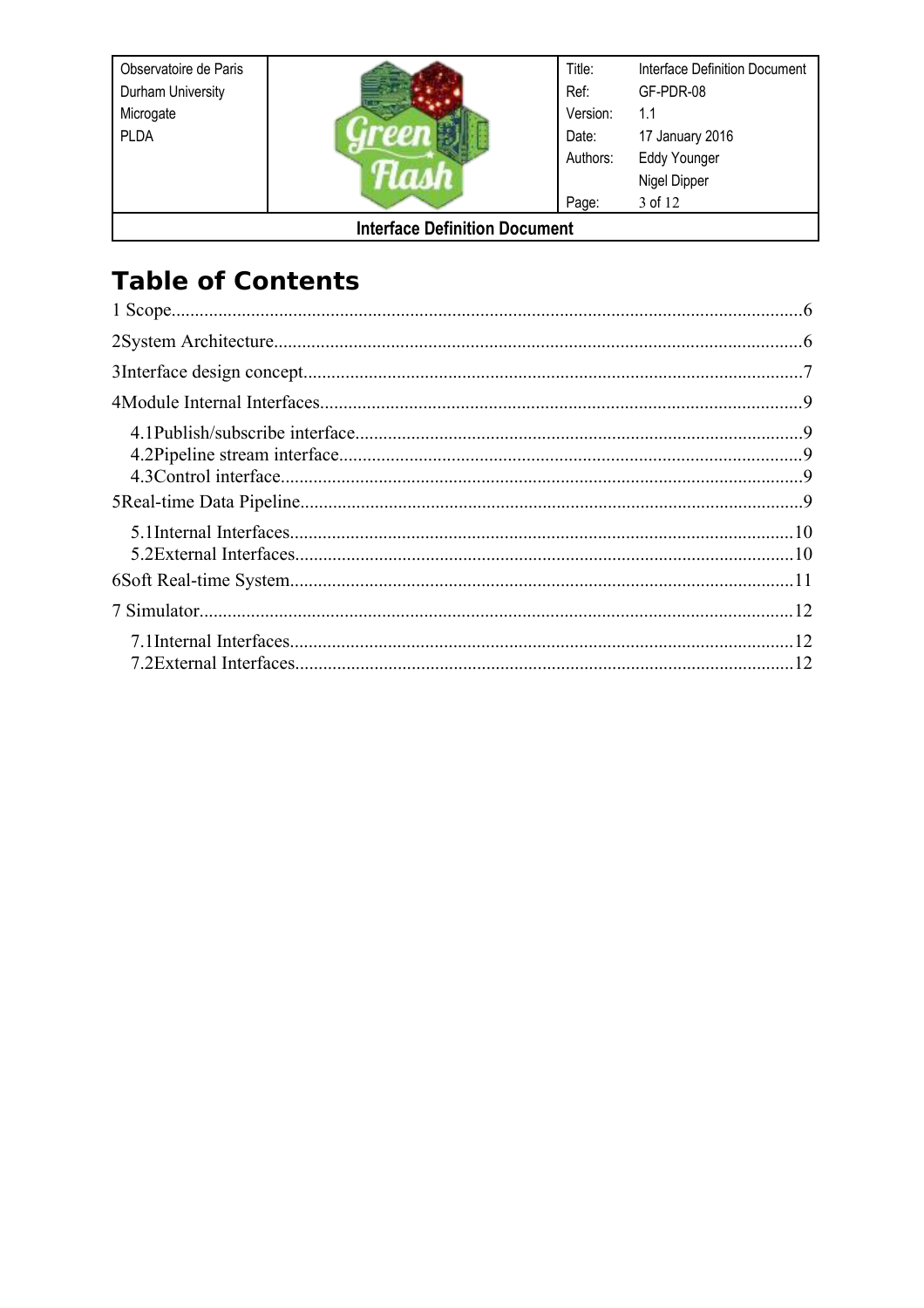| Observatoire de Paris<br>Durham University<br>Microgate<br><b>PLDA</b> |  | Title:<br>Ref:<br>Version:<br>Date:<br>Authors: | <b>Interface Definition Document</b><br>GF-PDR-08<br>1.1<br>17 January 2016<br><b>Eddy Younger</b><br>Nigel Dipper |
|------------------------------------------------------------------------|--|-------------------------------------------------|--------------------------------------------------------------------------------------------------------------------|
|                                                                        |  | Page:                                           | 4 of 12                                                                                                            |
| <b>Interface Definition Document</b>                                   |  |                                                 |                                                                                                                    |

# **Applicable Documents**

<span id="page-3-0"></span>

| No. | <b>Title</b>                     | Reference | <b>Issue</b> | Date        |
|-----|----------------------------------|-----------|--------------|-------------|
| AD1 | Green Flash: System Architecture | GF-PDR-04 | 1.5          | 17 Dec 2015 |
|     |                                  |           |              |             |

## **Reference Documents**

<span id="page-3-1"></span>

| No. | <b>Title</b>                           | Reference                      | <b>Issue</b> | Date        |
|-----|----------------------------------------|--------------------------------|--------------|-------------|
| RD1 | SPARTA: Software Preliminary<br>Design | VLT-TRE-<br>ESO-16100-<br>4261 |              | 15 Jun 2007 |
|     |                                        |                                |              |             |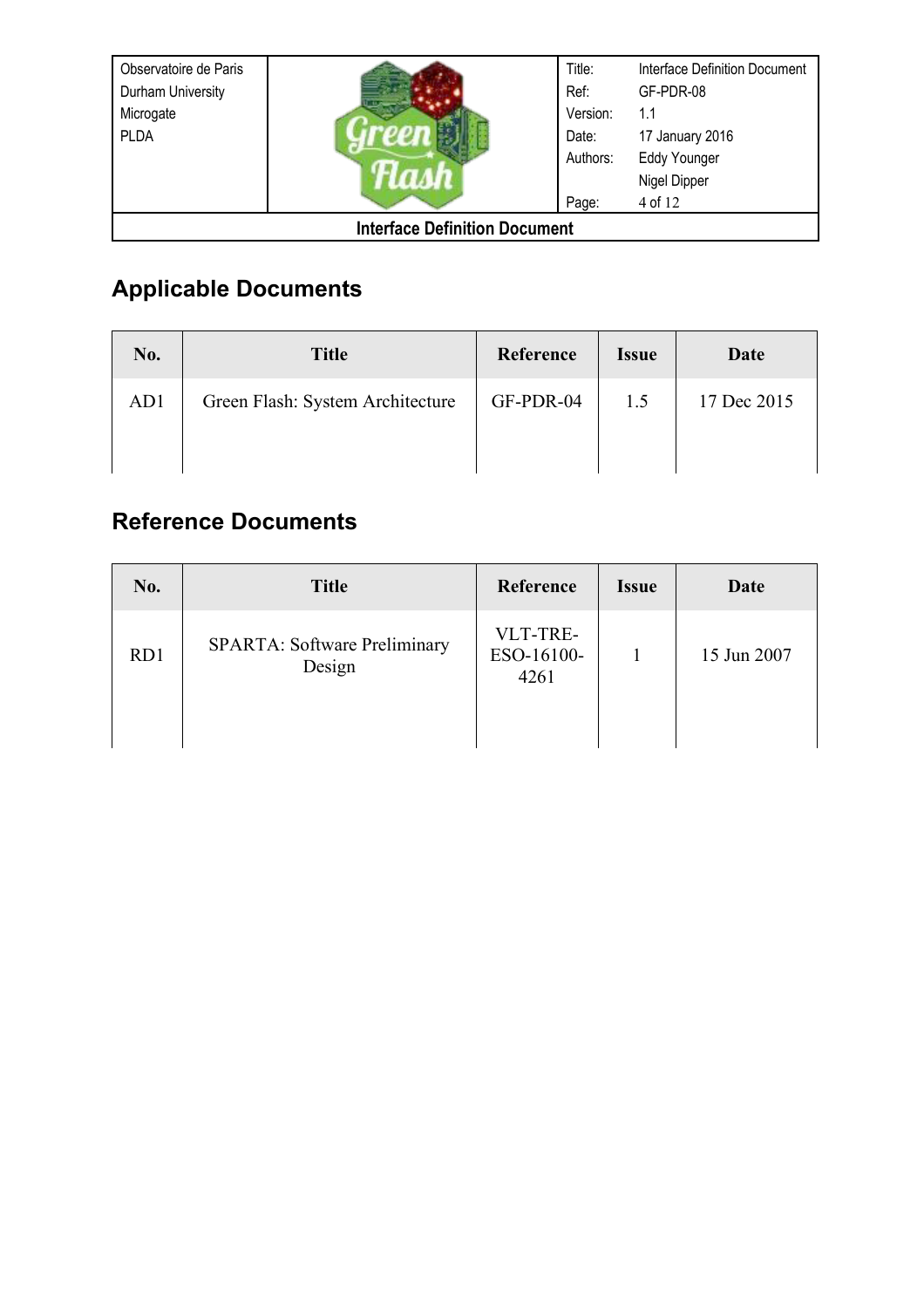| Observatoire de Paris<br>Durham University<br>Microgate<br><b>PLDA</b> |  | Title:<br>Ref:<br>Version:<br>Date:<br>Authors: | Interface Definition Document<br>GF-PDR-08<br>1.1<br>17 January 2016<br><b>Eddy Younger</b><br>Nigel Dipper |
|------------------------------------------------------------------------|--|-------------------------------------------------|-------------------------------------------------------------------------------------------------------------|
|                                                                        |  | Page:                                           | 5 of 12                                                                                                     |
| <b>Interface Definition Document</b>                                   |  |                                                 |                                                                                                             |

## **Acronyms and abbreviations**

#### Table 1 Acronyms and Abbreviations

| AO           | <b>Adaptive Optics</b>                    |
|--------------|-------------------------------------------|
| <b>CORBA</b> | Common Object Request Broker Architecture |
| <b>COTS</b>  | Comercial off-the-shelf                   |
| <b>DDS</b>   | Data Distribution Service                 |
| DM           | Deformable Mirror                         |
| <b>DMC</b>   | Deformable Mirror Controller              |
| E-ELT        | European Extremely Large telescope        |
| <b>ESO</b>   | European Southern Observatory             |
| <b>FDR</b>   | Final Design Review                       |
| (s) F P D P  | (serial) Front Panel Data Port            |
| <b>FSM</b>   | Fast Steering Mirror                      |
| LGS          | Laser Guide Star                          |
| <b>NGS</b>   | Natural Guide Star                        |
| <b>PDR</b>   | Preliminary Design review                 |
| <b>RTC</b>   | Real-Time Computer                        |
| <b>RTCS</b>  | Real-Time Control System                  |
| <b>TCS</b>   | Telescope Control System                  |
| <b>WFS</b>   | <b>Wavefront Sensor</b>                   |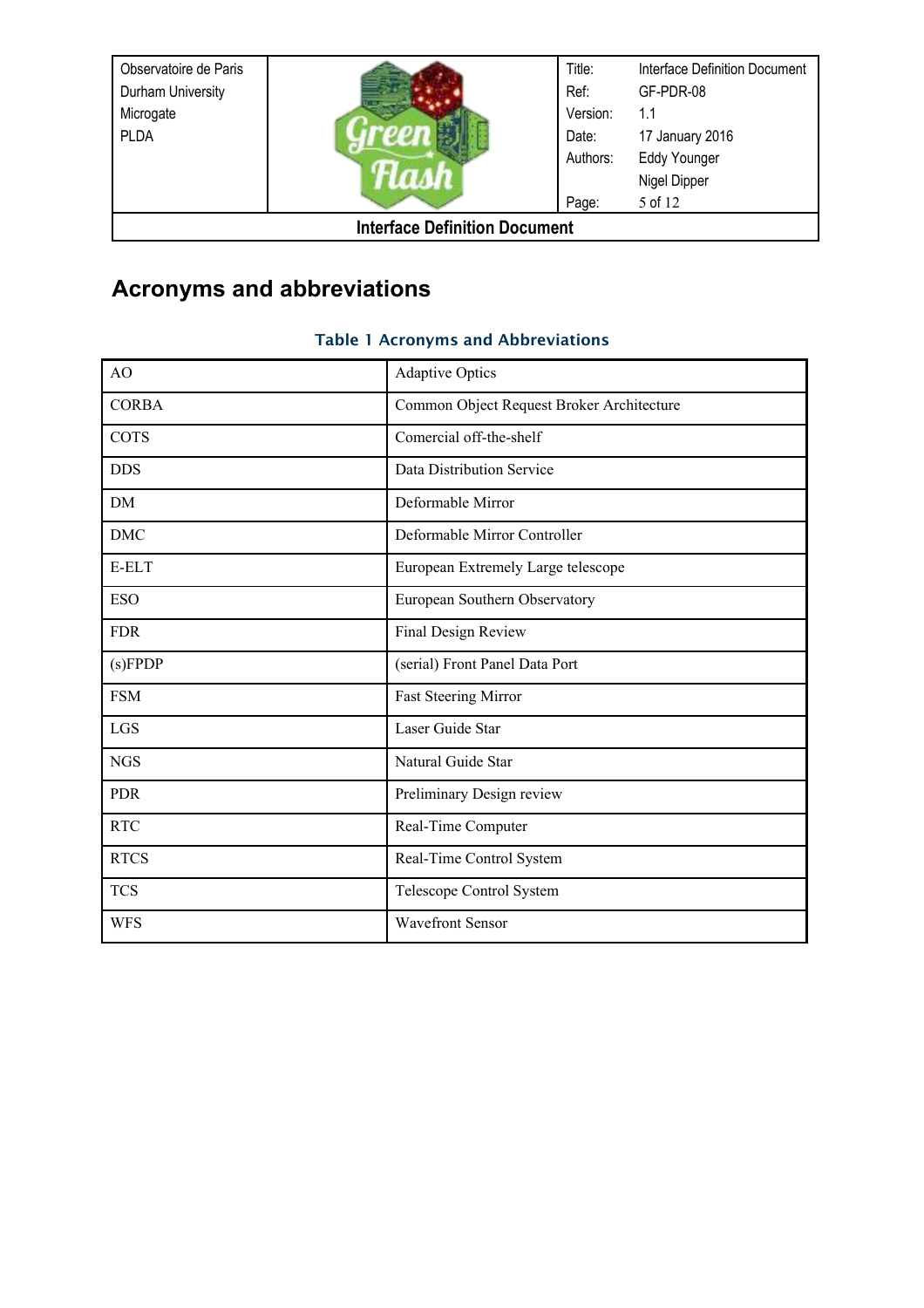| Observatoire de Paris                |  | Title:   | Interface Definition Document |
|--------------------------------------|--|----------|-------------------------------|
| Durham University                    |  | Ref:     | GF-PDR-08                     |
| Microgate                            |  | Version: | 1.1                           |
| <b>PLDA</b>                          |  | Date:    | 17 January 2016               |
|                                      |  | Authors: | <b>Eddy Younger</b>           |
|                                      |  |          | Nigel Dipper                  |
|                                      |  | Page:    | 6 of 12                       |
| <b>Interface Definition Document</b> |  |          |                               |

### **1 Scope**

This document defines the software interfaces between the components of Green Flash described in the System Architecture document **[AD1](#page-3-0)**and illustrated in **[Figure 1](#page-5-0)**. This early version of the document serves only to capture and describe the set of interfaces required; the design phase of Green Flash will fully specify the interfaces in terms of their syntax and semantics, and this complete specification will be documented in a version of this document to be completed for FDR. In particular, an important part of Green Flash is to evaluate and subsequently down-select from a number of candidate technologies for implementation of the final prototype; it is not possible to fully specify interfaces until this selection has take place.

## **2 System Architecture**

The Green Flash system architecture is described in **[AD1](#page-3-0)**, and is similar to the distributed design used for SPARTA (see **[RD1](#page-3-1)**). It consists of 3 systems:

- $\triangleright$  Hard real-time data pipeline
- $\triangleright$  Soft real-time system
- ➢ Simulator system



<span id="page-5-0"></span>Figure 1: Top-level System Diagram

The top level system engineering diagram for the full system is shown in a very generalised form in [Figure 1.](#page-5-0)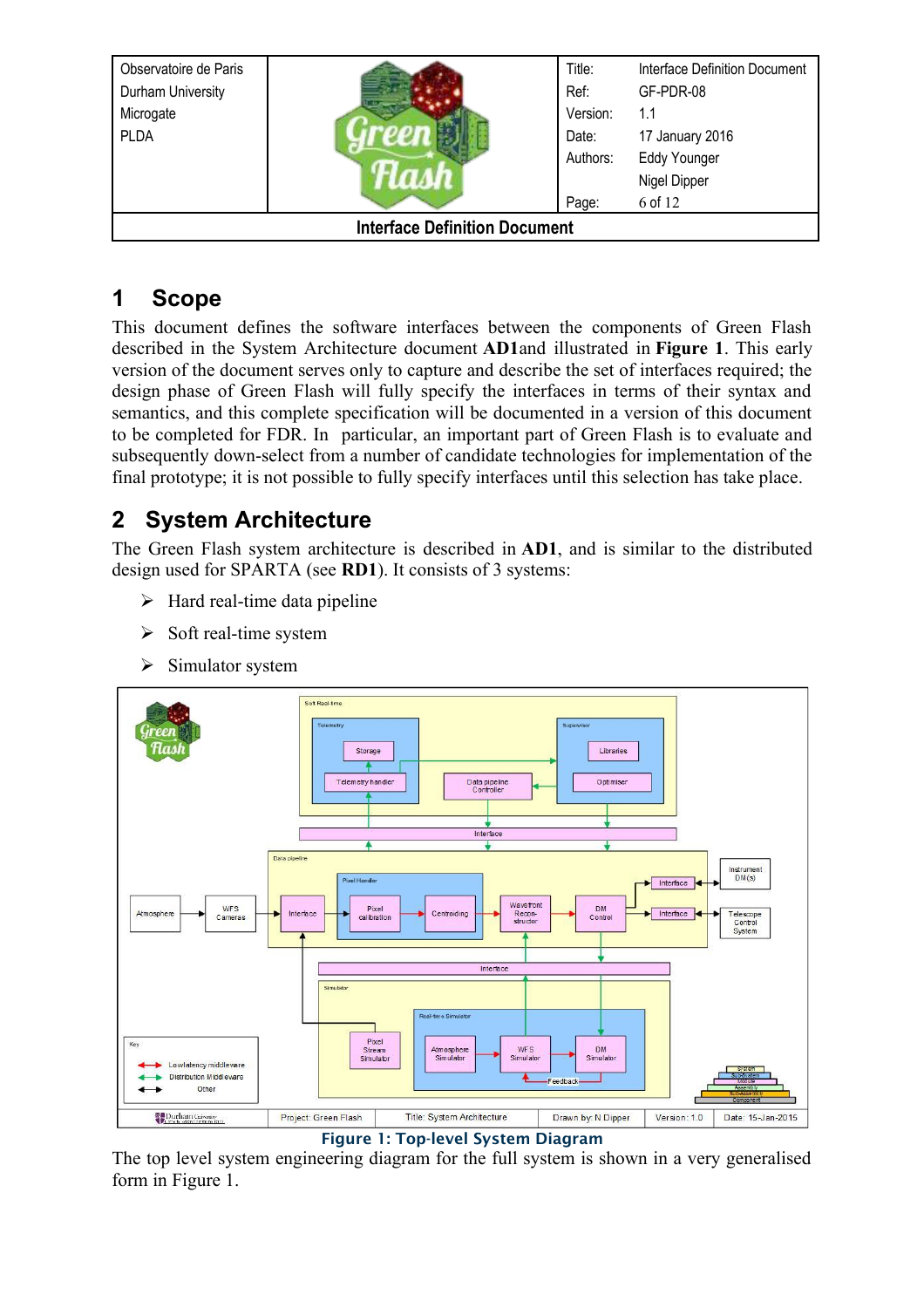| Observatoire de Paris<br>Durham University |                                      | Title:<br>Ref: | Interface Definition Document<br>GF-PDR-08 |
|--------------------------------------------|--------------------------------------|----------------|--------------------------------------------|
| Microgate                                  |                                      | Version:       | 1.1                                        |
| <b>PLDA</b>                                |                                      | Date:          | 17 January 2016                            |
|                                            |                                      | Authors:       | <b>Eddy Younger</b>                        |
|                                            |                                      |                | Nigel Dipper                               |
|                                            |                                      | Page:          | 7 of 12                                    |
|                                            | <b>Interface Definition Document</b> |                |                                            |

### **3 Interface design concept**

**[Figure 2](#page-7-0)** illustrates the design concept for Green Flash software modules and their interfaces. As far as is practical, the interfaces to a module are abstracted from its core logic into separate components loosely coupled to the core logic via a small number of interfaces.

Conceptually there are three middleware systems in Green Flash:

#### **1. Telemetry middleware**

This will be a publish/subscribe system used to distribute telemetry data within the system, with minimum overhead and redundancy/duplication. It must be capable of handling large amounts of data at real-time or close to real-time rates. It is planned that RTI DDS will be used.

#### **2. Command middleware**

This is the system by which command, control and configuration information will be communicated. Its requirements are much less demanding than the telemetry middleware. It is planned that CORBA will be used, since it is standardised and well supported by tools and platform/language bindings. The CORBA RPC paradigm is better suited to synchronous command mediation than the publish-subscribe paradigm of DDS since it allows a remote method to return a response value (a value or return code) to the caller; a publish/subscibe system would require the caller to monitor a topic published by the targert entity in order to receive a response. The CORBA nameserver willl be hosted in the soft real-time system.

#### **3. Low-latency middleware**

The data pipeline requires a very low latency, very low jitter data transport between its modules. Minimum complexity and overhead is essential here. Since this is essentially point-to-point transport between functional modules of the pipeline, complex middleware is not required and so a simple high bandwidth low-latency transport will be used, such as shared memory, OpenMPI or simple UDP sockets. The actual transport is highly dependent upon the final design of the prototype: an embedded microserver implementation is likely to use a very different mechanism to a CPU system with accelerators.

Each module contains at least the following components:

- 1. Core Logic: the core functionality of the module. This may itself be decomposed into a number of functional components.
- 2. Control Server: the interface by which the module receives command/control instructions from external software entities through the control middleware.
- 3. Status Publisher: each module publishes its status to the telemetry middleware.

In addition, the module may contain other components: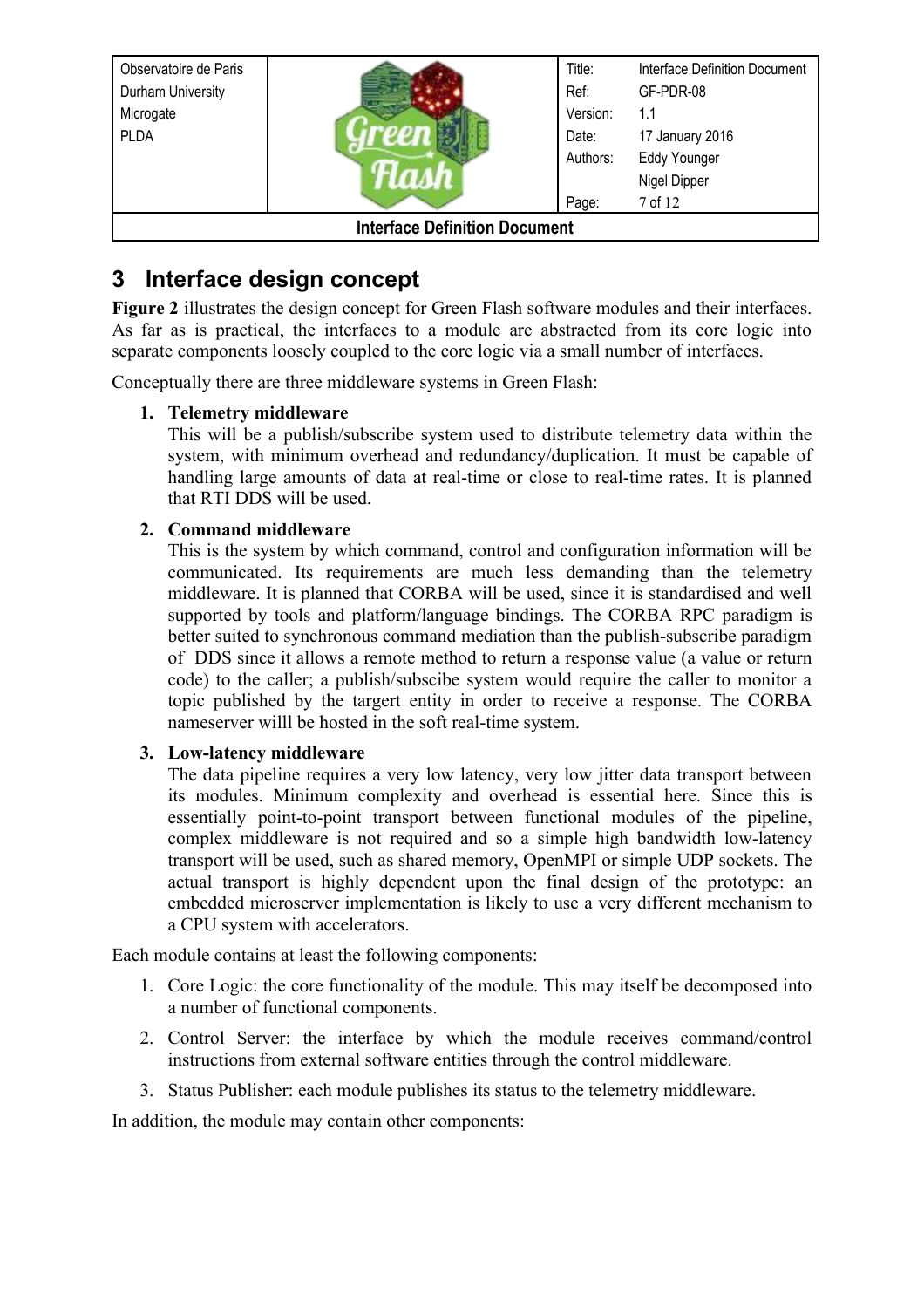| Observatoire de Paris<br>Durham University<br>Microgate |  | Title:<br>Ref:<br>Version: | Interface Definition Document<br>GF-PDR-08<br>1.1      |
|---------------------------------------------------------|--|----------------------------|--------------------------------------------------------|
| <b>PLDA</b>                                             |  | Date:<br>Authors:          | 17 January 2016<br><b>Eddy Younger</b><br>Nigel Dipper |
|                                                         |  | Page:                      | 8 of 12                                                |
| <b>Interface Definition Document</b>                    |  |                            |                                                        |

- 1. Control client(s): if the module needs to command or control other modules in the system, it will contain a client for each such module. The Control Clients interface with the Control Server in the module which is controlled, via the control middleware.
- 2. Telemetry publisher(s): the module may publish one or more telemetry topics in addition to the mandatory status/state topic. A publisher is required for each such topic.
- 3. Telemetry subscriber(s): the module may make use of telemetry information published by other modules . A subscriber component is required for each topic to which the module subscribes.
- 4. Stream interfaces: modules in the data pipeline will consume and produce streaming data which is communicated between modules via the low-latency middleware (see [Figure 1\)](#page-5-0). The interface between this middleware and the core logic is implemented by the stream interface components.



<span id="page-7-0"></span>Figure 2: High-level module interface design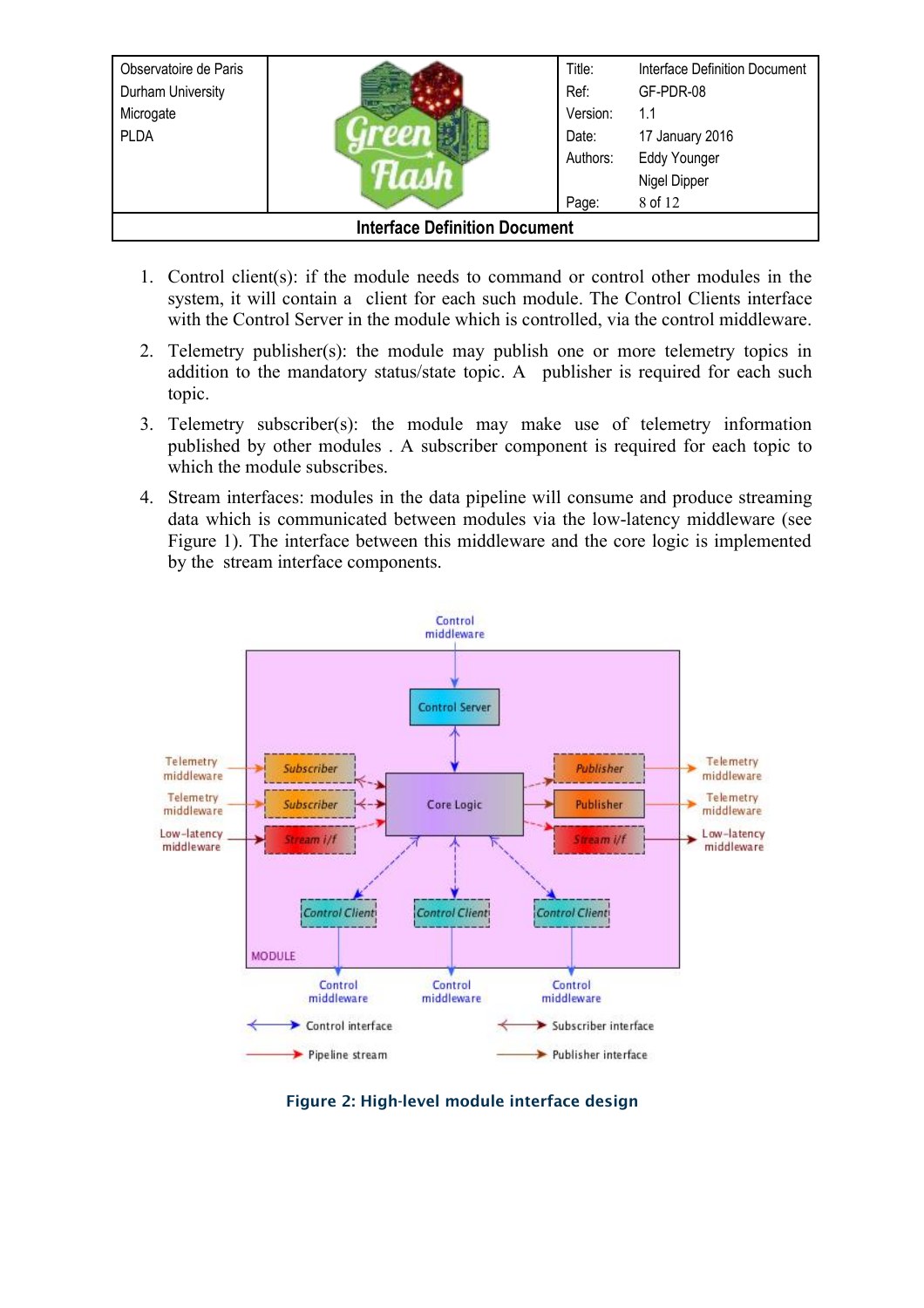| Observatoire de Paris                |  | Title:   | <b>Interface Definition Document</b> |
|--------------------------------------|--|----------|--------------------------------------|
| Durham University                    |  | Ref:     | GF-PDR-08                            |
| Microgate                            |  | Version: | 1.1                                  |
| <b>PLDA</b>                          |  | Date:    | 17 January 2016                      |
|                                      |  | Authors: | <b>Eddy Younger</b>                  |
|                                      |  |          | Nigel Dipper                         |
|                                      |  | Page:    | 9 of 12                              |
| <b>Interface Definition Document</b> |  |          |                                      |

Dotted lines/outlines and italics indicate components which are optional depending on the nature of the module. Every module will contain at least a control server, and a publisher for status telemetry.

## **4 Module Internal Interfaces**

**[Figure 2](#page-7-0)** illustrates the three major inter-component interfaces of a module: Publish/Subscribe (telemetry), Control, and Pipeline stream (data pipeline modules only).

### **4.1 Publish/subscribe interface**

The telemetry middleware will transport items of telemetry data identified by **Topic**, which will uniquely identify the type and source of the information. This concept (and name) is integral to DDS, but this does not preclude the use of another middleware as the concept is necessary in any Publish/subscribe system. Publishers each publish, and subscribers subscibe to, a single Topic. Topics will include status information (Reconstructor Status, WFS Camera1 Status,...) and real-time pipeline telemetry (Raw- and Calibrated Pixels, Centroids, M4 commands,...). The set of Topics, and their associated data types, will be static and defined system-wide. Subscribers will be able to specify a decimation rate, and to modify this on-the-fly.

### **4.2 Pipeline stream interface**

Data pipeline streams conceptually consist of frames of data of fixed type (typically simple scalar types such as signed or unsigne short ints, bytes, etc). Each frame begins with a header containing a start-of-frame indicator, the frame length, and a frame-id analagous to the telemetry Topic, which uniquely identifies the stream.

Streams differ from telemetry in that partial frames may be transmitted and received; this potentially improves latency since a pipeline module may begin to process a frame before the complete frame has been received. For example,a MVM-based reconstructor may in principle begin calculation as soon as the first centroid of a new frame is received. The atomicity of a stream source may be as small as a single frame element. The stream consumer interface will allow a consumer to request a specific number of frame elements from the middleware/source, but must also be able to deal with the cases where a) fewer than requested elements are received, where a receive timeout was specified.

### **4.3 Control interface**

The control interface is highly specific to the core logic of the module. In each case it must support synchronous and asynchronous (long-running) commands without blocking.

### **5 Real-time Data Pipeline**

This is the low latency, low jitter data pipeline. The system consists of four separate modules:

➢ Pixel Calibration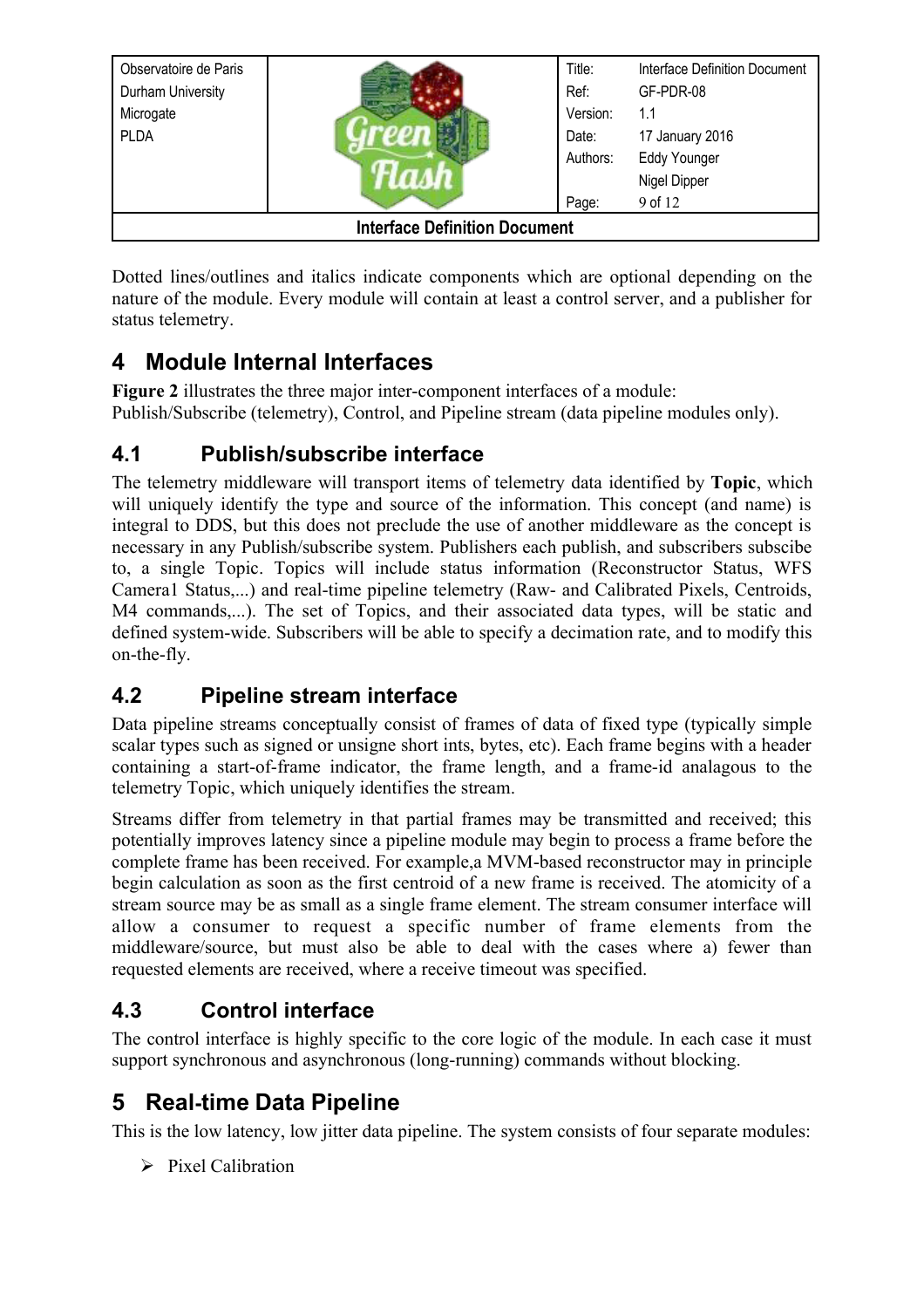| Observatoire de Paris                |  | Title:   | <b>Interface Definition Document</b> |  |
|--------------------------------------|--|----------|--------------------------------------|--|
| Durham University                    |  | Ref:     | GF-PDR-08                            |  |
|                                      |  |          |                                      |  |
| Microgate                            |  | Version: | 1.1                                  |  |
| <b>PLDA</b>                          |  | Date:    | 17 January 2016                      |  |
|                                      |  | Authors: | <b>Eddy Younger</b>                  |  |
|                                      |  |          | Nigel Dipper                         |  |
|                                      |  | Page:    | 10 of 12                             |  |
| <b>Interface Definition Document</b> |  |          |                                      |  |

- ➢ Centroiding
- $\triangleright$  Wave-front reconstruction
- $\triangleright$  DM controller

### **5.1 Internal Interfaces**

#### **1. Inter-module interface**

These are pipeline stream interfaces mediated by the low-latency middleware, transporting pixels, centroids, reconstructed wavefronts and DM commands between the pipeline modules.

### **5.2 External Interfaces**

#### **1. Wave-front sensor camera interfaces**

This interface carries pixel data from the camera to the pixel handling module. The interface to a particular type of camera is hardware-specific; Green Flash will support cameras using GigE-Vision (GbE and 10GbE). The WFS Camera interface shall accept camera input and produce output as a pipeline stream to the low-latency middleware which couples it to the Pixel Calibration module. Whilst the Pixel Calibration module is a part of the real-time data pipeline, all or part of the pixel handling may be encapsulated in an 'intelligent interface' or "smart camera".

Support for other camera interfaces such as CameraLink, AIA and sFPDP is beyind the scope of Green Flash, however the camera interface will be designed such that future support for other camera types is not precluded, perhaps via interface conversion hardware.

#### **2. Interface to the telescope M4 DM**

The telescope M4 interface definition is not yet available. The output of the real-time data pipeline will be in the form of DM demand data that conforms to the definition of this interface. This will be a bi-directional interface as the telescope M4 systems will produce feedback to the real-time data pipeline.

#### **3. Interface to instrument DMs**

This module shall receive streaming input from the low-latency middleware and transform this into a form appropriate to the instrument-specific DM(s). DMs incorporated within instruments are expected to be COTS assemblies; manufactures generally provide device-drivers and API libraries for a small number of common operating systems/computer platforms. To drive the DM directly from accelerator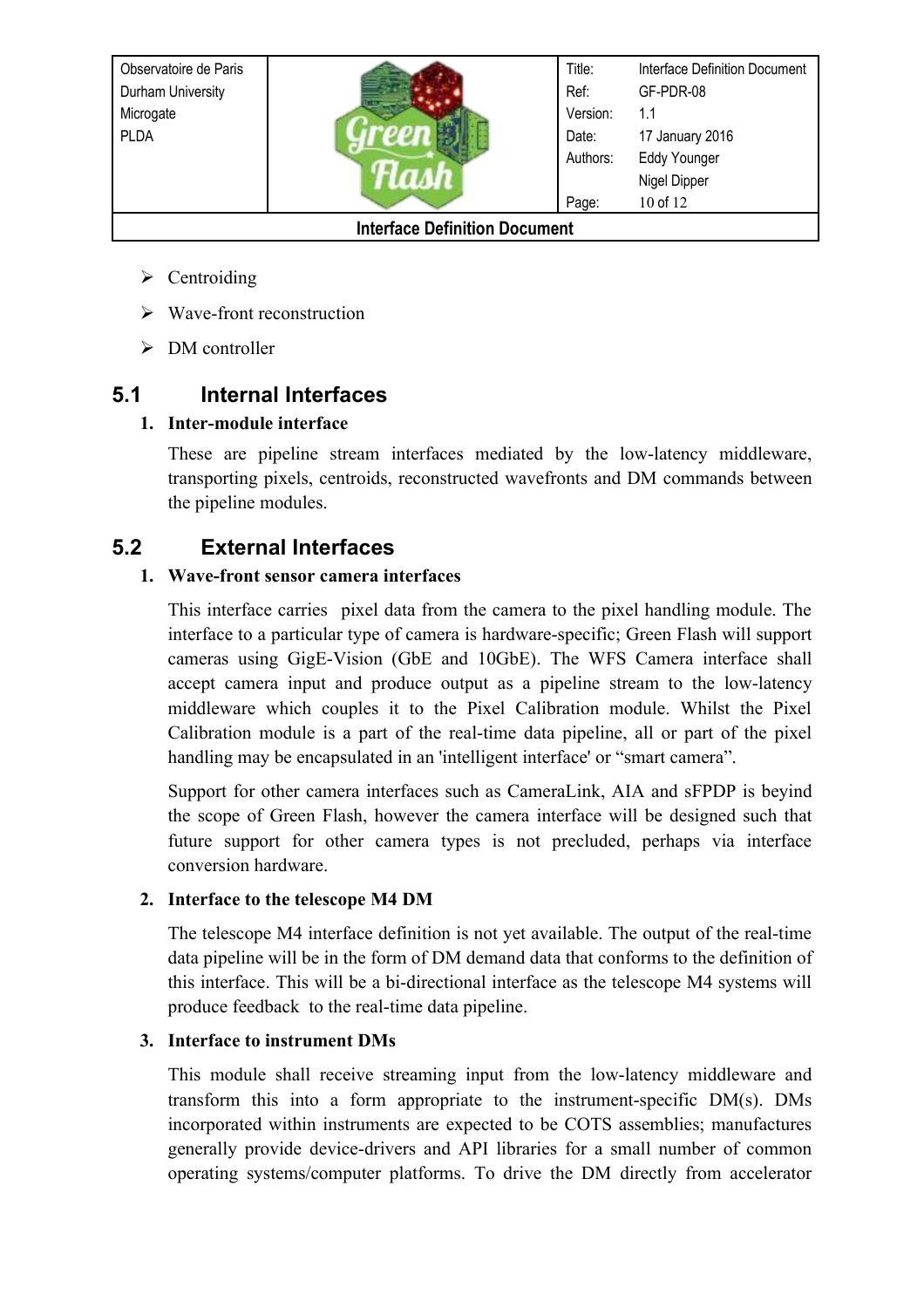| Observatoire de Paris<br>Durham University<br>Microgate |  | Title:<br>Ref:<br>Version: | Interface Definition Document<br>GF-PDR-08<br>1.1                  |  |
|---------------------------------------------------------|--|----------------------------|--------------------------------------------------------------------|--|
| <b>PLDA</b>                                             |  | Date:<br>Authors:<br>Page: | 17 January 2016<br><b>Eddy Younger</b><br>Nigel Dipper<br>11 of 12 |  |
| <b>Interface Definition Document</b>                    |  |                            |                                                                    |  |

hardware will require that the (possibly proprietary) interface is implemented in the accelerator.

#### **4. Interface to the soft real-time system**

i. The Soft real-time systems will subscribe to telemetry data published by the data pipeline via the telemetry middleware.

ii. Commands and calibration/configuration/optimisation data will be sent via the command middleware to the data pipeline.

#### **5. Interface to simulator**

The simulator will provide a facility to inject simulated data into the real-time data pipeline at various stages, and to receive data from the actual real-time data pipeline into a simulated DM module. These interfaces will be pipeline streams to correspond with the inter-module interfaces in the data pipeline, allowing data to be injected into or received from the pipeline without changes to the pipeline itself.

### **6 Soft Real-time System**

The soft real-time system is responsible for the configuration, calibration, control and optimisation of the hard real-time pipeline. It consumes telemetry data from the data pipeline (and potentially other parts of a complete AO system, such as mechanisms), and uses this data to calculate optimised parameters for the pipeline.

### **1. Interface to the real-time data pipeline**

This is a two-directional interface. Telemetry data is published from the real-time data pipeline to the soft real-time system. Command data is sent to the real-time data pipeline from the soft real-time system for configuration, calibration, control and optimisation to the pipeline, for eample the download of reconstructor- or pixel calibration parameters

### **2. User Interface**

All control interfaces to the full system are connected via the soft real-time system and implemented via a 'supervisor' module. This module will contain a number of Control client components to interface with the rest of the system via the control middleware.